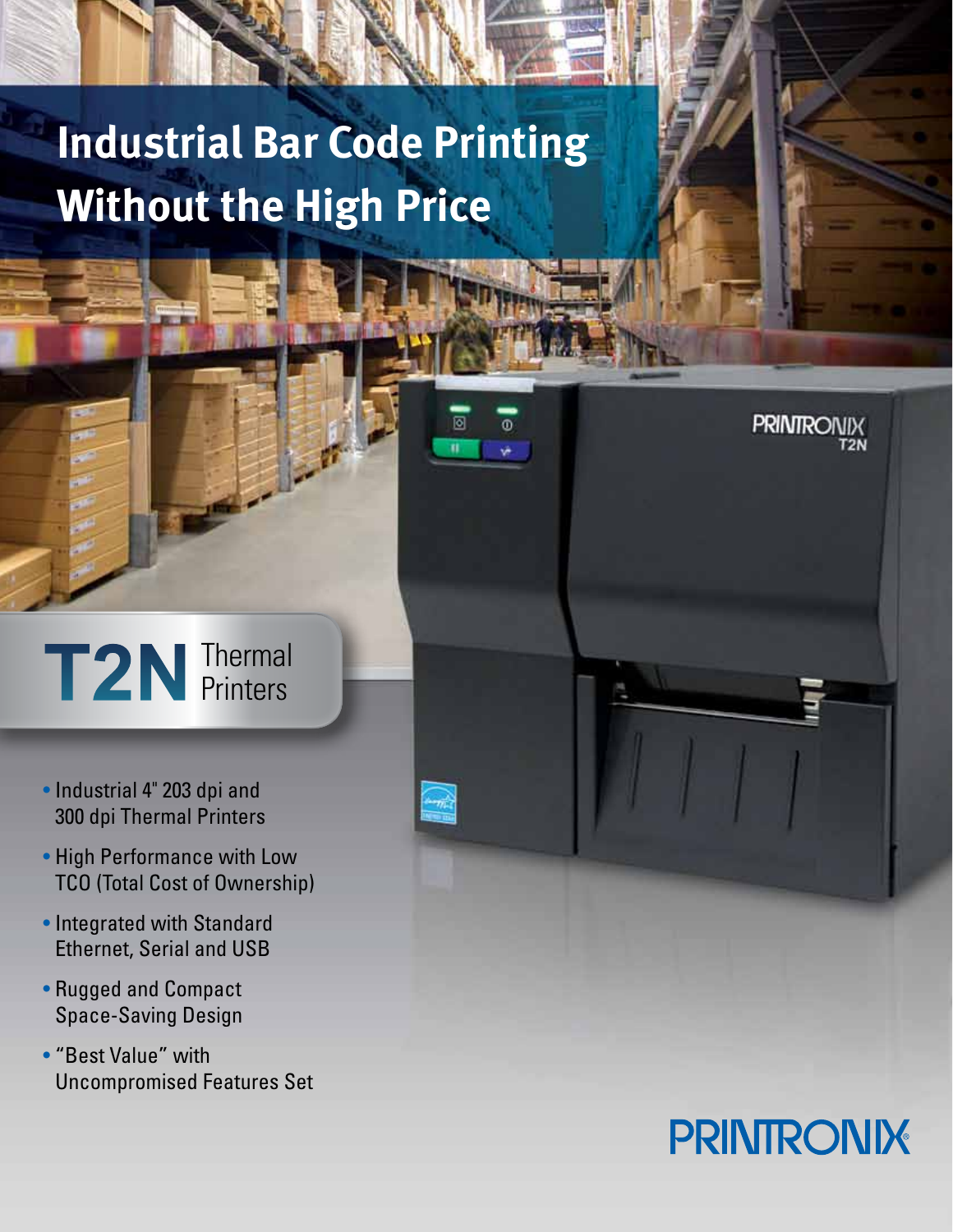# **Printronix T2N Makes Bar Code Printing Even More Affordable**

The **T2N** Series features simple design, ease of use and outstanding value that's priced below competitive printers. It is the first entry-level industrial thermal bar code printer to offer Ethernet NIC connectivity as a standard feature. Additionally it includes a real time clock, direct thermal and thermal transfer printing capability and the industry's highest reliability and performance you have come to expect from Printronix. Workers in distribution, manufacturing, logistics, retail and healthcare will appreciate its simplified user interface and rugged compact design. The **T2N** is a "best value" because of its outstanding performance and variety



of standard features not usually found in this price segment. Plus, it's ENERGY STAR-qualified. Products that earn the ENERGY STAR qualification prevent greenhouse gas emissions by meeting strict energy efficiency guidelines set by the U.S. Environmental Protection Agency and the U.S. Department of Energy.



### **More Standard Features, Flexible Design, Easy to Use**

The **T2N** Series delivers exceptional print quality, more standard features, and a simple design that will provide years of uninterrupted service. Together this combination adds up to a truly outstanding value that users everywhere will appreciate.

The **T2N** comes standard with features other companies charge extra for such as:

- Ethernet, Serial and USB connectivity for easy integration
- Thermal transfer capability
- Real-time clock for date and time reporting
- Durable metal construction and reliable engineering for years of uninterrupted productivity

## **BEST VALUE** FLEXIBLE DESIGN EASE OF USE **Reliable &**

Although Printronix designed a low cost thermal bar code printer, we didn't compromise our commitment to quality in developing the **T2N** series.

- Designed and built for industrial and commercial applications
- Space-saving footprint
- 203 dpi and 300 dpi models fit most job requirements
- Integrates easily using the Configuration Tool
- Included emulation for PGL, ZPL, EGL
- ENERGY STAR-qualified

You'll put the **T2N** to work faster because it's so easy to use.

- Easy side loading ribbon and media
- Large visible printer status indicator on top of the printer
- Simple, easy to read Two-LED Button design
- Easy troubleshooting with a simple printer mechanism and color-coded cues
- Easy network connectivity with a built-in Ethernet NIC card
- Auto switch emulation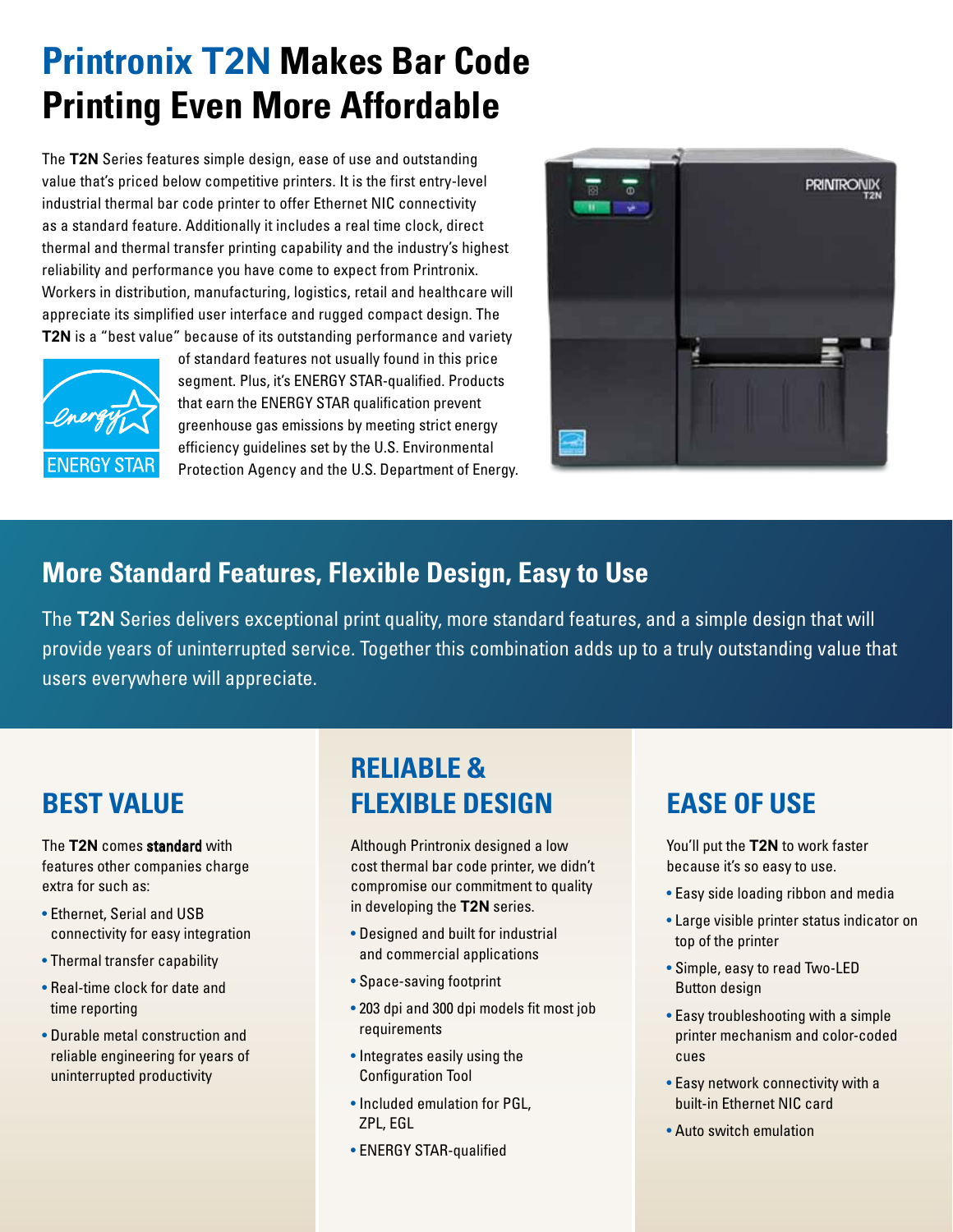## **The Ideal Thermal Bar Code Printer for Industrial Applications**

Printronix created the **T2N** series to bring industrial thermal bar code printing to entry-level buyers. Manufacturing, logistics, distribution, healthcare and retail companies will consider the **T2N** a "best value" because of its reliability, durability and wide range of standard features.

| If you're in         | You can expect from the T2N                                                     |
|----------------------|---------------------------------------------------------------------------------|
| <b>Distribution</b>  | Industry-leading reliability and durability                                     |
| Logistics            | Simplified printer serviceability and management                                |
| <b>Manufacturing</b> | Highest print quality available in class                                        |
| <b>Retail</b>        | Simple, attractive, easy-to-use design                                          |
| <b>Healthcare</b>    | Small footprint, with a lightweight design<br>Easy to integrate into operations |

## **Options & Supplies**

#### **Cutter:**

Automatically cuts media after each or a specified number of labels are printed. May be installed by an authorized service representative at a later date.

### **Peel and Present:**

Automatically peels the label from its backing and presents self-adhesive labels one at a time. May be installed by an authorized service representative at a later date.



#### **Andale Fonts:**

For applications that require Korean, Japanese or Simplified Chinese fonts.

#### **Double Byte Character Set (DBCS) Fonts:**

For applications that require Hangul, Hanzi, and Kanji fonts.

#### **Genuine Printronix Thermal Ribbons:**

All ribbons are not created equal. When it comes down to mission-critical printing, nothing else matters if your barcode output can't be scanned. Genuine Printronix thermal transfer ribbons are designed specifically for optimal performance with Printronix thermal printers and best ensures your ribbon is ready for your "mission critical" applications.





**LOGISTICS**





### **RETAIL**